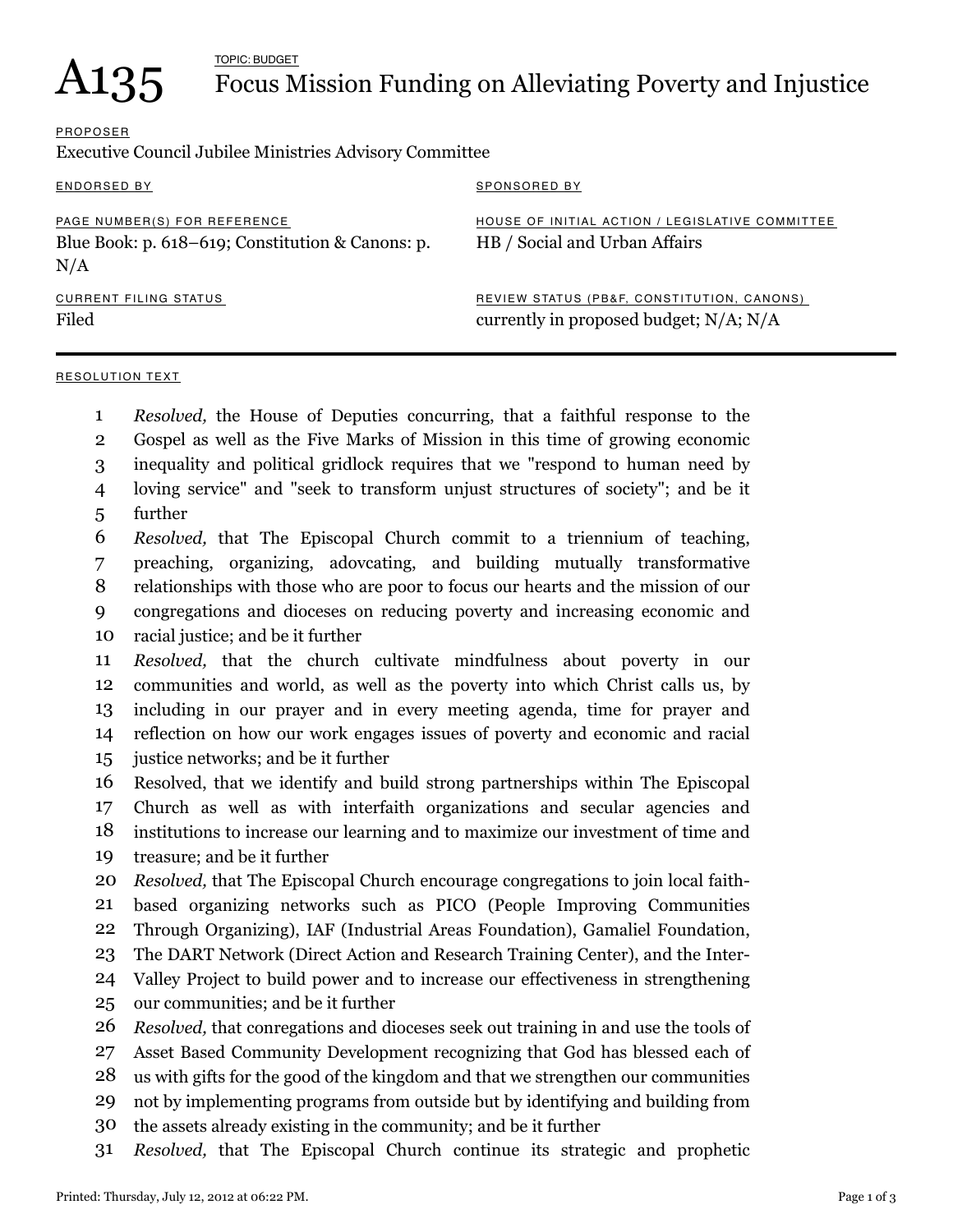- investment in locally defined community development initiatives in Native 32
- People's communities through an annual commitment of \$100,000 during the 33
- 2013-2015 triennium; and be it further 34
- *Resolved,* that through asset based community development grants, community 35
- organizing grants, and Jubilee Ministry grants that The Episcopal Church 36
- support local ministries and regional trainings that increase the church's capacity to reduce poverty and increase economic and racial justice through an annual 37 38
- commitment of \$300,000 during the 2013-2015 triennium using available social 39
- media networks of the Offices of Missions and Communication of the DFMS to 40
- communicate availability of funds and provide reports on program activity and 41
- grants made; and be it further 42
- *Resolved,* that The Episcopal Church's commitment to reducing poverty and 43
- increasing economic and racial justice be facilitated, encouraged, inspired, and 44
- supported by the Mission Program Office of the Domestic and Foreign 45
- Missionary Society and by an Executive Council Advisory Committee on 46
- Domestic Poverty; and be it further 47
- *Resolved,* that the General Convention request the Joint Standing Committee on 48
- Program, Budget and Finance to consider a budget allocation of \$400,000 for the 49
- implementation of this resolution. 50

### EXPLANATION

Through Jubilee Ministry, the Church has long committed itself to a joint discipleship in Christ with poor and oppressed people wherever they are found to meet basic human needs and to build a just society. Continuing today, the over 600 Jubilee Ministries that have been designated by bishops and affirmed by acts of the Executive Council hold up before the congregations, institutions, dioceses, and offices of the Episcopal Church our commitment putting faith into action. Jubilee Ministry granting funds, though modest when dispersed across the church, assist dioceses with local network support and development while also allowing targeted strategies for ministry as indentified by Diocesan Jubilee officers to be encouraged such as the Health and Nutrition grants focused on strategic responses to food deserts.

The introduction of Asset Based Community Development and culturally based community healing as offered by the White Bison Movement is leading to locally defined community development initiatives among and by Native Peoples. Though nascent in its introduction, there are palpable signs of hope and encouragement emerging in local communities as Native Peoples begin to imagine and articulate lives lived in harmony with their creator and among one another. Their witness may very well become a symbol of hope that guides the larger Episcopal Church community into a new future filled with abundant possibilities as a people of faith who are willing to place their complete trust in God as they care for one another. Likewise, the experience of listening is bringing us, as the Church, into a more vulnerable relationship with those among whom God has placed us to serve. Expanding the opportunities for listening to more communities in need of hope is an invitation to encounter the breadth and depth of healing God is offering us as a people of faith in search of our own healing.

Summer Camp programs designed for Children of Incarcerated Parents are programs that transform the lives of staff, volunteer and child alike. No one engaged in these ministries leave unaffected by their experience of the other in their midst. There are no more clear opportunities before the Church today where we can be more intimately affected by the offerings we make than when we make those offerings on behalf of children who have never been able to imagine a future that did not include incarceration as an inevitable step ahead of them. Through these summer camp programs we are able to liberate children as prisoners of their own captivity by